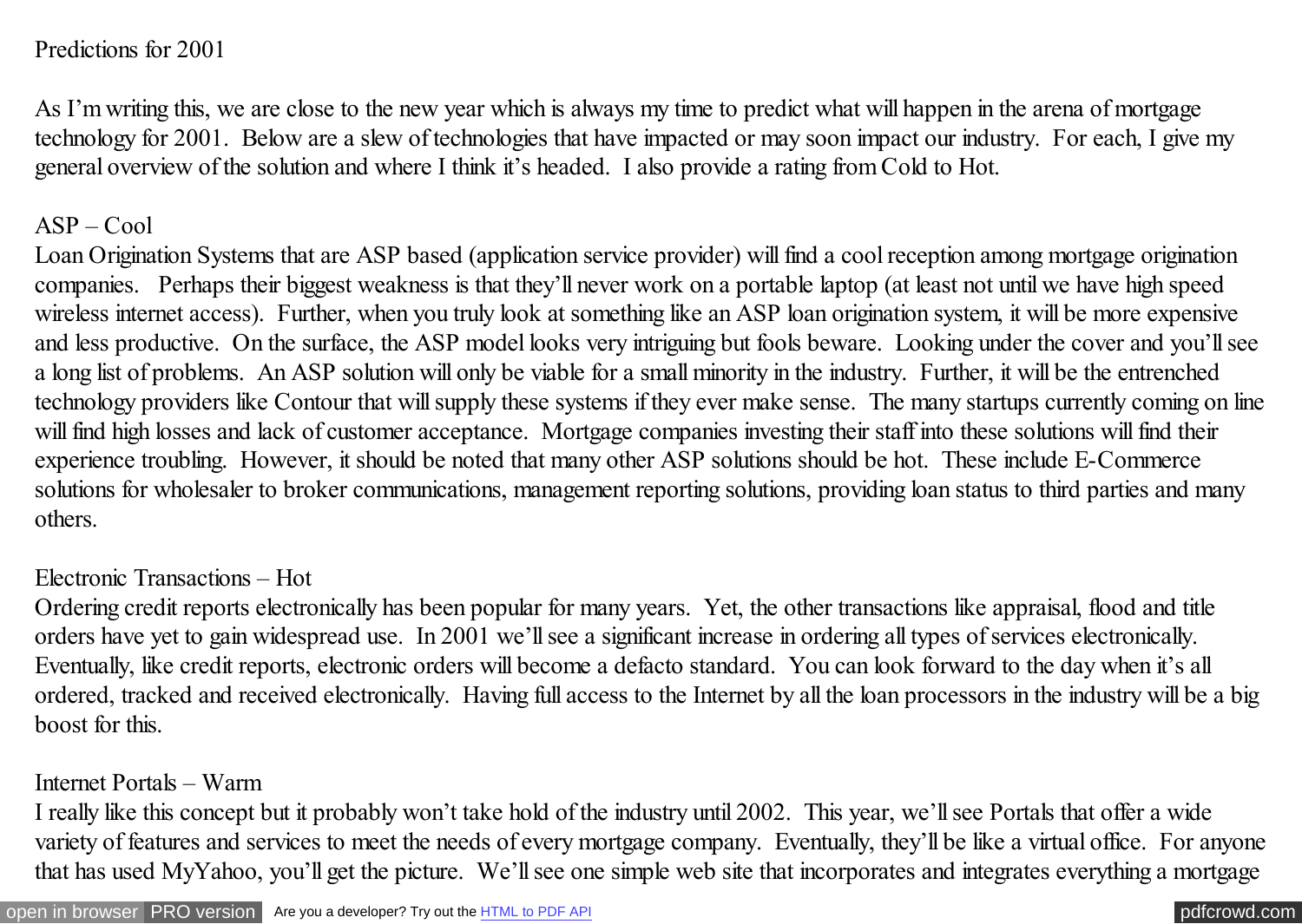company does or needs. The industry is just now getting turned on to these web sites and the sites are still in their infancy. For 2002, they should be red hot as the industry really starts to use them for all that they can be.

### Digital Signatures – Cold

I find it hard to believe that a loan officer and Realtor are just going to tell their client to go logon and close on their house. This is the biggest purchase of a consumer's life and all those documents are daunting to say the least. A consumer will want their hand held as they poor through the 100+ pages of a closing package. A digital signature and an electronic signing room is a far cry from your loan officer handing you the keys to your new home at the closing table. With that said, there are some uses for digital signatures. For home equity loans and up front disclosure packages, they could work great. Even refi's could be handled this way. However, there's still a major problem. Consumers will have to obtain a digital certificate, which still requires seeing a notary and completing a somewhat difficult process. In 2001, it's just not going to happen.

# Electronic delivery of documents – Warm

While the signatures may not be digital, everything else will be. Sending documents through the Internet is a great way to make our industry more efficient. Already, many companies are doing this on a regular basis and you can expect it to go mainstream in 2001. There's not much to dislike other than some of these files can really clog up an email server. Electronic documents (especially when using a PDF format) can get really large. Also, this only works one way since the signed documents still must be physically delivered.

#### XML – Luke Warm

The industry would sure love a standard and nothing has come closer to it then XML and the MISMO group (they define the data within the XML format). A lot of talented folks have put their heart into creating these standards and some of the technology companies in the industry have started to use them. Still, they don't work for all transactions and in all circumstances for a wide variety of reasons. Thus, this standard will be a little hit and miss. We'll just begin to see it's use in 2001 but it will be sometime after that before significant usage is seen. To the mortgage originator XML really isn't that important as it all operates behind the scenes. For them, the only issue is if the data moves from company to company without fail. For this reason and others, alternative data formats will continue to see widespread usage.

# Rate Distribution Systems – Cold

[open in browser](http://pdfcrowd.com/redirect/?url=http%3a%2f%2fscooley.com%2fMOM25.htm&id=ma-140812021208-38ecdafe) [PRO version](http://pdfcrowd.com/customize/) Are you a developer? Try out th[e HTML to PDF API](http://pdfcrowd.com/html-to-pdf-api/?ref=pdf) performance of the Area and the Area posterior of the Area posterior of the Area posterior of the Area posterior of the Area posterior of the Are Since the early 80's we've had companies attempt to create a wholesaler to mortgage broker solution. Such a solution would distribute rate and product information from wholesalers to mortgage brokers. On the surface this appears to be a perfect new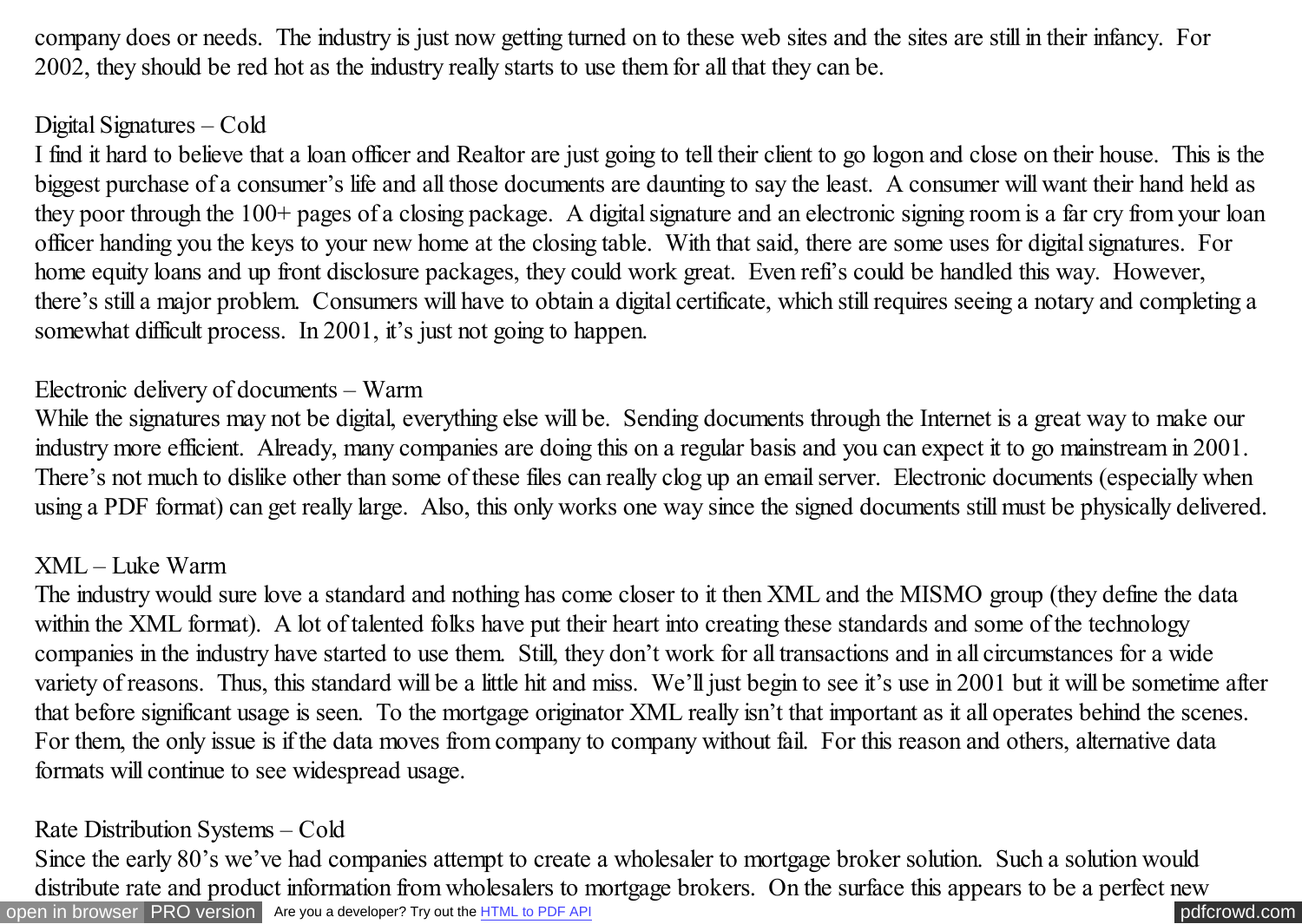business for budding entrepreneurs. However, I've seen over 25 companies in the last 20 years attempt to build this solution and all have gone out of business. Further, they have all sunk their life's savings into this business model. Most invested millions only to see losses for their efforts. I'm not aware of a single company that ever earned a profit trying to distribute rates and product information and yet, more are in the works today. The only development in this area is that wholesaler web pages are replacing the need to fax rate sheets. Granted, this isn't much of change and you'd think something better is coming along. Unfortunately, it just isn't so.

distribute rate and product information from wholesalers to mortgage brokers. On the surface this appears to be a perfect new

### LOS's – Hot

Some in the industry have wondered if eventually, the LOS's (Loan Origination Systems) might be replaced by online versions (such as the ASP solution mentioned above) or perhaps by other solutions like AUS's that become much more comprehensive. While I can see why some may hypothesize about such, I can assure you that for as far as the eye can see, the LOS's are here to stay. LOS's are much more than just printing loan applications and other related documentation. They are the central database for everything a mortgage company does. Their uses include tracking all customer correspondence, providing management reporting, tracking all documentation, performing all compliance work, tracking customer's escrowed fees, managing the staff and a wide variety of other services. In the future, a major aspect of the LOS's will be to handle all data flow between the mortgage company and all the 3<sup>rd</sup> parties involved in the loan transaction. E-Commerce will continue to become a core function for the LOS.

# E-Lenders – Cool

About two years ago, I gave a speech at the Annual NAMB conference about the demise of the dot-com E-Lenders. I provided a long list of everything that was wrong with the model and why mortgage originators need not concern themselves with the then occurring onslaught of well funded pure internet lenders. Wow, did a lot of money get thrown away. There still isn't much of a future for E-Lenders. However, the online world may still take something from the average mortgage originator. Most susceptible are refinance loans where large services may produce streamlined refinancing options from their web sites. Consumers could simply go to their existing lenders site and answer just a few questions to have their rate lowered. Income from refinances is something most mortgage originators rely on today but could be soon lost. Home equity loans may also be sourced through the Internet for the majority of such loans in the future. The good news is that the vast majority of purchase transactions will continue to flow through local originators.

### Web Site Builders – Warm

A lot of Internet Service Providers are getting hit hard in the public markets with their stock prices 80-95% off their highs. Still,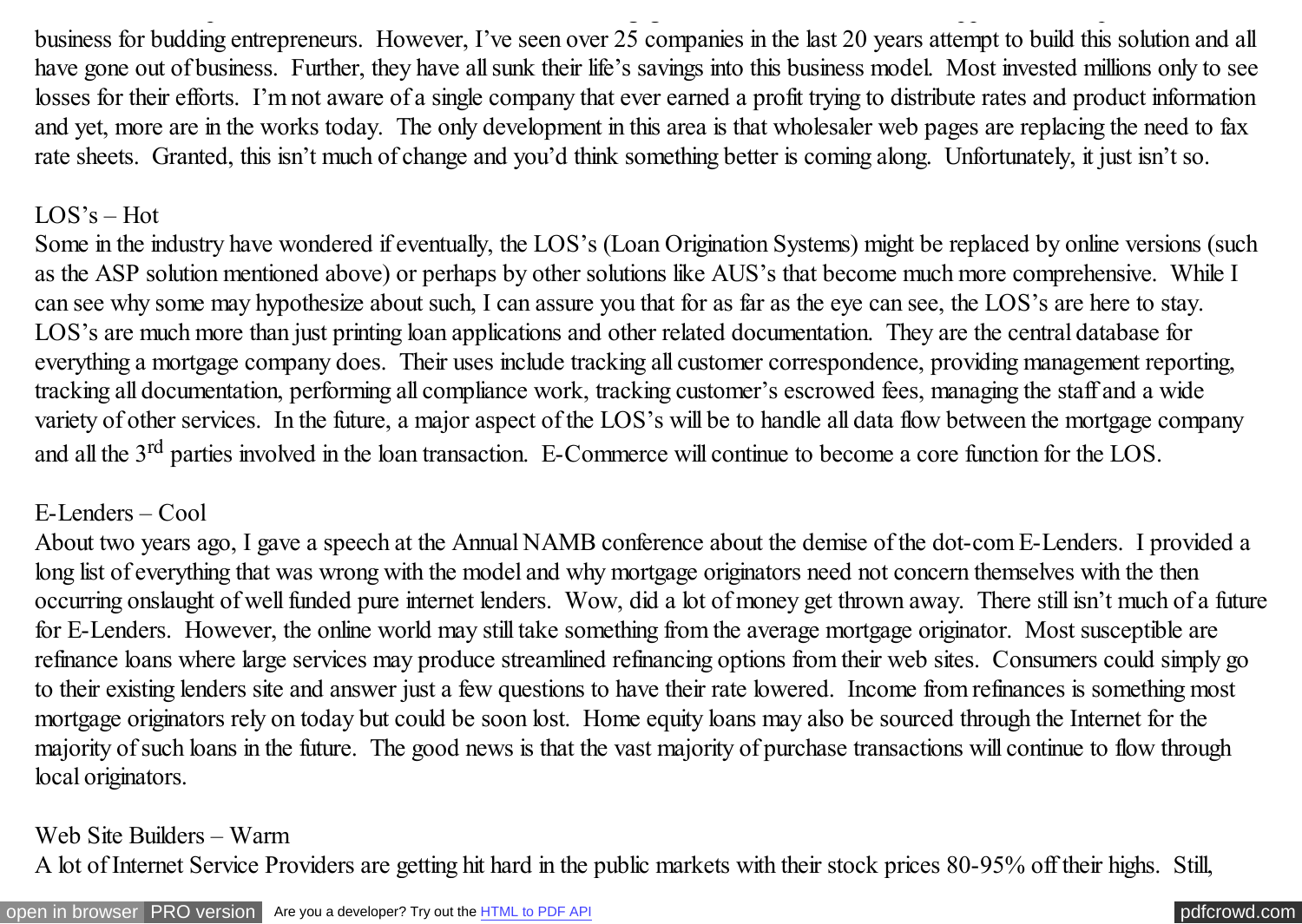those companies that host web sites will always be around even if consolidation dramatically reduces the number of ISP's. In our industry we have had hundreds of ISP's that will build a web site for a mortgage company. These numbers have been reduced dramatically and most mortgage companies now realize, they need to work with an ISP that exclusively works in the mortgage industry. There are several dozen of these but this number is also shrinking. By the end of 2001, it should be clear who the remaining winners are in the ISP battle for market share within the mortgage industry. Eventually, it should get down to just a few. Look for the market leaders by finding who has the largest number of customers. You'll get more bang for buck from the biggest ISP's that serve just our industry.

# Invasion of the Dot-Com's – Cold

The carnage from the overall dot-com world is amazing. We'll see much of the same thing from dot-com's that serve our industry. Companies like Mortgage.com just never had a solid business model. Beware, as there are several more out there that won't make it. There were dozens of new dot-com's at the MBA Annual Convention and I'd bet more than half of these won't be there next year. If you are considering signing up with one of these firms then do you your homework first. First determine if the company goes under, would you be harmed. If so, you need to make sure they have thousands of other customers and are showing strong promise with their business model. You want to make sure they will be successful. If they have dozens of customers or less, you'll likely end up with a failed company.

### Broadband access – Hot

In 2001, we'll see the majority of the mortgage industry adopt broadband access solutions to the Internet. This could be ISDN, DSL, Cable modems, T1 or even some of the brand new high-speed wireless solutions. As we all become far more reliant on the Internet for our day-to-day business, we need to insure the employees of the company are operating at peak performance. You just can't expect a loan processor to use the Internet like it should be when communicating at 56kbps or less. If you aren't using highspeed access today, you should be soon.

# PDA's - Cold

[open in browser](http://pdfcrowd.com/redirect/?url=http%3a%2f%2fscooley.com%2fMOM25.htm&id=ma-140812021208-38ecdafe) [PRO version](http://pdfcrowd.com/customize/) Are you a developer? Try out th[e HTML to PDF API](http://pdfcrowd.com/html-to-pdf-api/?ref=pdf) compared and the ATML to PDF API [pdfcrowd.com](http://pdfcrowd.com) Every few years we get a new wave of ultra small computing devices and the latest are the PDA's from companies like Palm and Handspring. While these devices are far better than anything that preceded them, they still aren't up to the tasks that a typical mortgage originator needs. For example, a new loan file can require hundreds of data elements to be entered. On a PDA, entering this amount of information is very tedious and time consuming. It would be so unproductive that most consumers sitting with a loan officer would begin to question the professionalism of the mortgage company. Many other issues exist as well. Loan officers need to